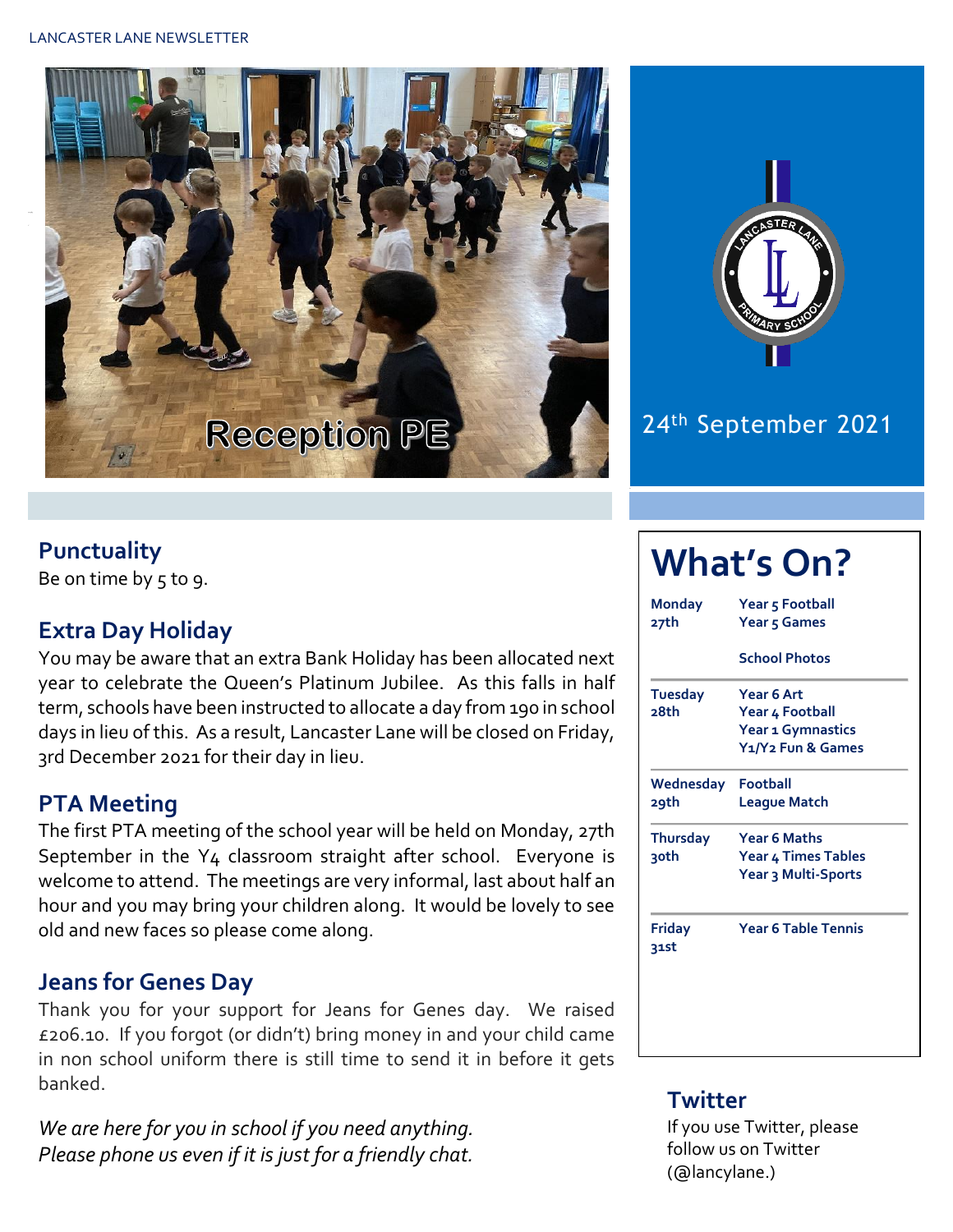

#### **Mrs Knight**

Sadly for us, Mrs Knight is leaving Lancaster Lane School on Thursday to pursue a new career in office admin. She has been a TA in school for ten years and has also been the manager of Stoppers for a number of years. Her sunny, happy and caring personality and glittery and creative flair will be missed by us all in school. Mrs Carridge will be supporting Y3 children as their TA every morning and on Monday and Tuesday afternoons and Mrs Tickle will take over as manager of Stoppers.

#### **Photographs**

The photographer is coming into school on Monday, 27th September to take family and individual school photos. As several classes have PE that day, the children should come in their school uniform (black skirt, pinafore, trousers or shorts, white polo shirt and navy sweatshirt or cardigan) and bring their PE kit to get changed into. Further details about photograph day were sent home yesterday.

#### **Football Team**

It was lovely playing competitive sports again this week. The boys' football league started with our team winning one and losing one match. Special thanks to Mr Johnson for organising the team and arrangements.

#### **Breakfast Club and Stoppers**

Should you require a place at Breakfast Club or Stoppers please telephone the school office or email stoppers@lancasterlane.lancs.sch.uk.

#### **Free**

Extendable dining room table and 6 chairs free to a good home. First come first served. Please phone or pop into the office for further information.

#### **And finally…**

A positive mindset brings positive things.